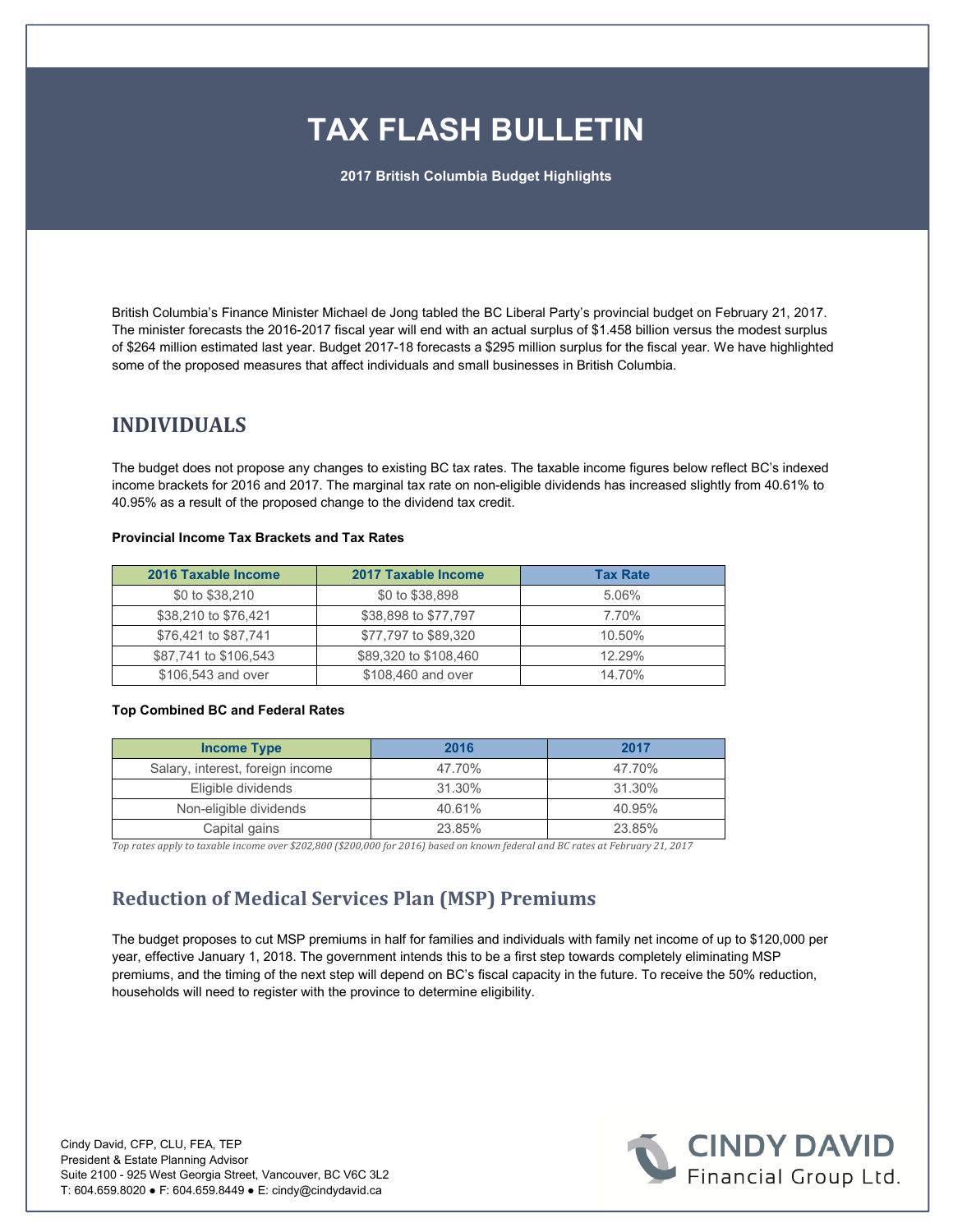At the time of last year's budget, the government proposed an increase to MSP premiums of 4%, effective January 1, 2017. However, due to the province's surplus of funds, those increases were cancelled for 2017. The elimination of premiums for children remains intact for 2017 as does the change to the calculation of the couple rate to equal twice the single rate.

| <b>Maximum</b><br><b>MSP/month</b> | 2016  | 2017       | 2018 family net<br>income less than<br>\$120.000* | 2018 family net<br>income greater<br>than<br>\$120,000* |
|------------------------------------|-------|------------|---------------------------------------------------|---------------------------------------------------------|
| Single                             | \$75  | \$75       | \$37.50                                           | \$75                                                    |
| Couple                             | \$136 | \$150      | \$75                                              | \$150                                                   |
| Family                             | \$150 | Eliminated | Eliminated                                        | Eliminated                                              |

*\*Assumes existing MSP rates remain frozen for 2018*

#### **New BC Back-to-School Tax Credit**

As announced on September 1, 2016, the government is introducing a non-refundable BC back-to-school tax credit for individuals with children ages 5 to 17 to assist with the cost of school supplies. The credit is equal to \$250 per child, providing tax savings of \$12.65 per child. The credit is available for the 2016, 2017, and 2018 tax years, after which the credit will be reviewed.

#### **Elimination of Education Tax Credit**

The federal education tax credit was eliminated for 2017. Following in the footsteps of the federal government, the BC budget proposes to eliminate its provincial education tax credit effective January 1, 2018. Unused education amounts from years prior to 2018 remain available to be claimed in 2018 and subsequent tax years.

# **Reduction in Student Loan Interest**

The budget proposes to lower student loan interest rates from prime plus 2.5% to just prime, effective August 1, 2017. Given the prime interest rate is currently set at 2.7%; this represents a significant reduction by almost half of the total interest rate.

# **Increase to First Time Home Buyers' Program Threshold**

Effective for property registrations on or after February 22, 2017, the threshold for the First Time Homebuyers' Program property transfer tax exemption increased from \$475,000 to \$500,000. The partial exemption from transfer tax continues to apply to homes valued between \$500,000 and \$525,000.

# **Increase to Home Owner Grant Threshold**

As announced on January 10, 2017, the government increased the threshold for the phase-out of the home owner grant from \$1,200,000 to \$1,600,000 for the 2017 assessment year in response to the rapidly inflating values of BC real estate. For properties valued above the threshold, the grant is reduced by \$5 for every \$1,000 of assessed value in excess of the threshold.

To improve monitoring and enforcement of the home owner grants and income tax compliance, legislation has been amended to allow for the sharing of provincial assessment data with income tax administrators.

Cindy David, CFP, CLU, FEA, TEP President & Estate Planning Advisor Suite 2100 - 925 West Georgia Street, Vancouver, BC V6C 3L2 T: 604.659.8020 ● F: 604.659.8449 ● E: cindy@cindydavid.ca

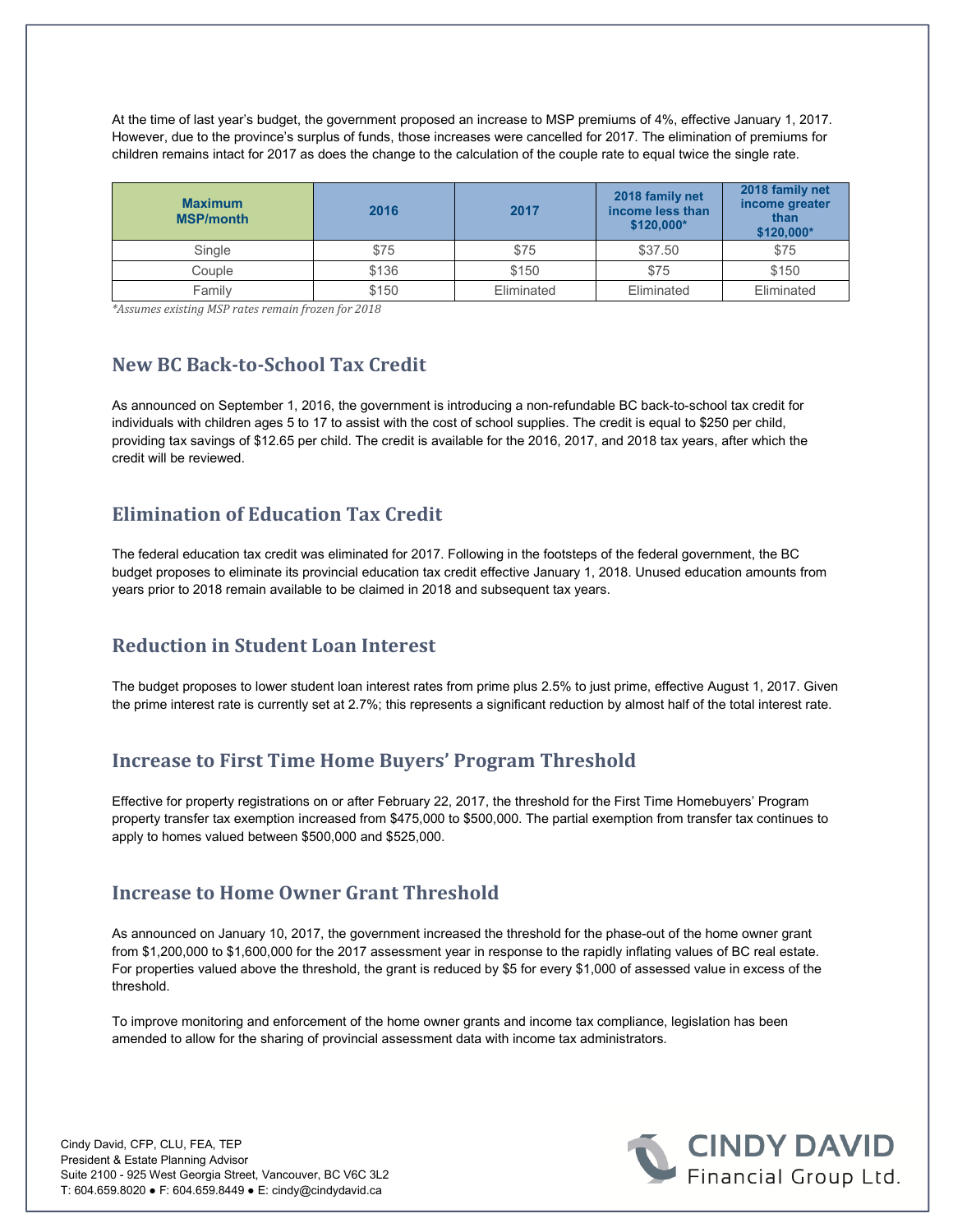#### **New Volunteer Firefighter and Search and Rescue Tax Credit**

The budget introduces a new \$3,000 non-refundable tax credit for firefighters and search and rescue volunteers who provide at least 200 hours to a volunteer fire department, an eligible search and rescue organization or a combination of both. The credit is equal to a tax savings of \$151.80 and is effective for the 2017 and subsequent taxation years.

# **BC Mining Flow-Through Share Tax Credit Extended**

The BC mining flow-through share tax credit is once again extended to December 31, 2017. The non-refundable credit against BC tax is equal to 20% of BC flow-through mining expenditures renounced by a flow-through corporation and allocated to an individual. The credit was originally set to expire at the end of 2016.

#### **Extension of Training Tax Credits**

The training tax credit is for employers and apprentices who take part in eligible apprenticeship programs administered through the Industry Training Authority. The budget proposes to extend the BC training tax credits to the end of 2020.

#### **BUSINESSES**

#### **Small Business Tax Rate Reduction**

The budget proposes to reduce the small business tax rate from 2.5% to 2% effective April 1, 2017. There were no changes to the \$500,000 small business income threshold or the general corporate income tax rate. Although not detailed in the budget, it is expected the small business rate will be prorated for corporate year-ends that straddle April 1, 2017. The calendar year rates below reflect a December 31 year end.

| <b>Income Type</b>                  | <b>BC Rate</b><br><b>As of April 1, 2017</b> | <b>Federal</b><br>Rate | <b>Combined</b><br><b>Rates</b><br><b>Calendar</b><br>2017 | <b>Combined</b><br><b>Rates</b><br><b>Calendar</b><br>2018* |
|-------------------------------------|----------------------------------------------|------------------------|------------------------------------------------------------|-------------------------------------------------------------|
| General corporate income            | 11.00%                                       | 15.00%                 | 26.00%                                                     | 26.00%                                                      |
| Small business income               | 2.00%/2.125% blended                         | 38.67%                 | 12.625%                                                    | 12.50%                                                      |
| CCPC investment income              | 11.00%                                       | 15.00%                 | 49.67%                                                     | 49.67%                                                      |
| Non-CCPC investment income          | 11.00%                                       | 15.00%                 | 26.00%                                                     | 26.00%                                                      |
| Manufacturing and processing income | 11.00%                                       | 15.00%                 | 26.00%                                                     | 26.00%                                                      |

*\*Based on known federal and BC rates at February 21, 2017* 

# **Decrease in Dividend Tax Credit Rate for Ineligible Dividends**

As a result of reducing the small business corporate tax rate to 2%, the dividend tax credit rate on ineligible dividends is proposed to decrease to 15% from 17% (as a % of the federal gross-up amount) effective for the 2017 and subsequent tax years.